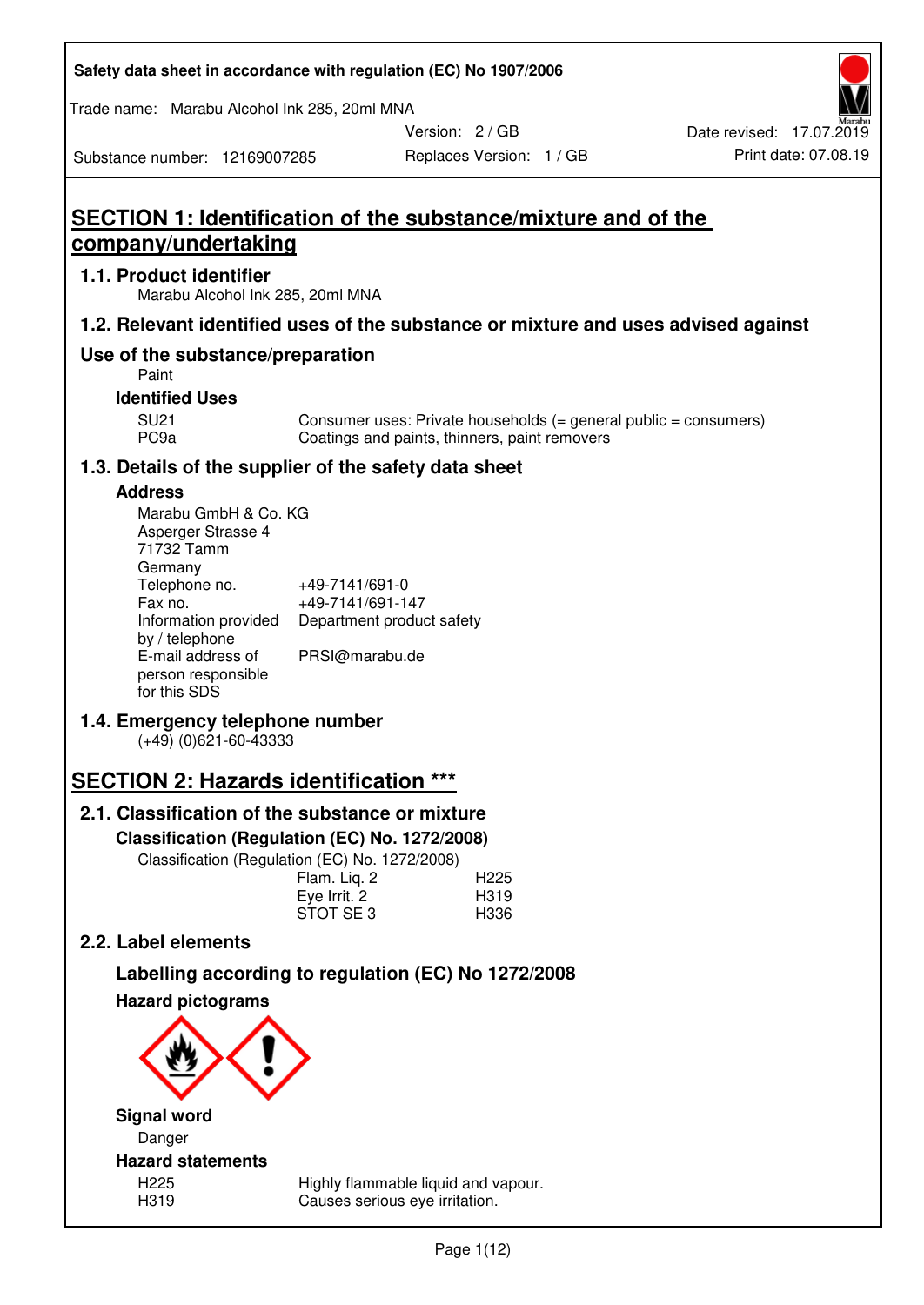| Safety data sheet in accordance with regulation (EC) No 1907/2006 |                                                       |                                             |     |                                                                                 |  |
|-------------------------------------------------------------------|-------------------------------------------------------|---------------------------------------------|-----|---------------------------------------------------------------------------------|--|
| Trade name: Marabu Alcohol Ink 285, 20ml MNA                      |                                                       |                                             |     |                                                                                 |  |
| Substance number: 12169007285                                     |                                                       | Version: 2 / GB<br>Replaces Version: 1 / GB |     | Date revised: 17.07.2019<br>Print date: 07.08.19                                |  |
| H336                                                              | May cause drowsiness or dizziness.                    |                                             |     |                                                                                 |  |
| <b>Precautionary statements ***</b>                               |                                                       |                                             |     |                                                                                 |  |
| P <sub>101</sub>                                                  |                                                       |                                             |     |                                                                                 |  |
| P <sub>102</sub>                                                  |                                                       |                                             |     | If medical advice is needed, have product container or label at hand.           |  |
|                                                                   | Keep out of reach of children.                        |                                             |     |                                                                                 |  |
| P210                                                              |                                                       |                                             |     | Keep away from heat, hot surfaces, sparks, open flames and other ignition       |  |
|                                                                   | sources. No smoking.                                  |                                             |     |                                                                                 |  |
| P264.1                                                            | Wash hands thoroughly after handling.                 |                                             |     |                                                                                 |  |
| P271                                                              | Use only outdoors or in a well-ventilated area.       |                                             |     |                                                                                 |  |
| P280                                                              |                                                       |                                             |     | Wear protective gloves/protective clothing/eye protection/face protection.      |  |
| P305+P351+P338                                                    | lenses, if present and easy to do. Continue rinsing.  |                                             |     | IF IN EYES: Rinse cautiously with water for several minutes. Remove contact     |  |
| P405                                                              | Store locked up.                                      |                                             |     |                                                                                 |  |
| P501.9                                                            | Dispose of contents/container as problematic waste.   |                                             |     |                                                                                 |  |
|                                                                   |                                                       |                                             |     | Hazardous component(s) to be indicated on label (Regulation (EC) No. 1272/2008) |  |
| contains                                                          | Acetone; Propan-2-ol                                  |                                             |     |                                                                                 |  |
|                                                                   |                                                       |                                             |     |                                                                                 |  |
| <b>Supplemental information</b>                                   |                                                       |                                             |     |                                                                                 |  |
| <b>EUH066</b>                                                     | Repeated exposure may cause skin dryness or cracking. |                                             |     |                                                                                 |  |
| 2.3. Other hazards<br>No special hazards have to be mentioned.    |                                                       |                                             |     |                                                                                 |  |
| <b>SECTION 3: Composition/information on ingredients</b>          |                                                       |                                             |     |                                                                                 |  |
| 3.2. Mixtures                                                     |                                                       |                                             |     |                                                                                 |  |
| <b>Hazardous ingredients</b>                                      |                                                       |                                             |     |                                                                                 |  |
|                                                                   |                                                       |                                             |     |                                                                                 |  |
| Propan-2-ol<br>CAS No.                                            |                                                       |                                             |     |                                                                                 |  |
|                                                                   | 67-63-0                                               |                                             |     |                                                                                 |  |
| EINECS no.                                                        | 200-661-7<br>01-2119457558-25                         |                                             |     |                                                                                 |  |
| Registration no.<br>Concentration                                 | 50                                                    |                                             | 100 | $\%$                                                                            |  |
|                                                                   | $>=$                                                  | $\,<\,$                                     |     |                                                                                 |  |
|                                                                   | Classification (Regulation (EC) No. 1272/2008)        |                                             |     |                                                                                 |  |
|                                                                   | Flam. Liq. 2                                          | H <sub>225</sub>                            |     |                                                                                 |  |
|                                                                   | Eye Irrit. 2                                          | H319                                        |     |                                                                                 |  |
|                                                                   | STOT SE 3                                             | H336                                        |     |                                                                                 |  |
|                                                                   |                                                       |                                             |     |                                                                                 |  |
| <b>Acetone</b>                                                    |                                                       |                                             |     |                                                                                 |  |
| CAS No.                                                           | 67-64-1                                               |                                             |     |                                                                                 |  |
| EINECS no.                                                        | 200-662-2                                             |                                             |     |                                                                                 |  |
| Registration no.                                                  | 01-2119471330-49                                      |                                             |     |                                                                                 |  |
| Concentration                                                     | 20<br>$>=$                                            | $\,<\,$                                     | 25  | $\%$                                                                            |  |
|                                                                   |                                                       |                                             |     |                                                                                 |  |
|                                                                   | Classification (Regulation (EC) No. 1272/2008)        |                                             |     |                                                                                 |  |
|                                                                   | Flam. Liq. 2                                          | H <sub>225</sub>                            |     |                                                                                 |  |
|                                                                   | Eye Irrit. 2                                          | H319                                        |     |                                                                                 |  |
|                                                                   | STOT SE3                                              | H336                                        |     |                                                                                 |  |
|                                                                   |                                                       |                                             |     |                                                                                 |  |
|                                                                   |                                                       |                                             |     |                                                                                 |  |
| 2-(Propyloxy) ethanol<br>CAS No.                                  | 2807-30-9                                             |                                             |     |                                                                                 |  |
| EINECS no.                                                        | 220-548-6                                             |                                             |     |                                                                                 |  |
| Concentration                                                     |                                                       |                                             | 10  | $\%$                                                                            |  |
|                                                                   | $\mathbf{1}$<br>$>=$                                  | $\lt$                                       |     |                                                                                 |  |
|                                                                   | Classification (Regulation (EC) No. 1272/2008)        |                                             |     |                                                                                 |  |
|                                                                   | Acute Tox. 4                                          | H312                                        |     |                                                                                 |  |
|                                                                   | Eye Irrit. 2                                          | H319                                        |     |                                                                                 |  |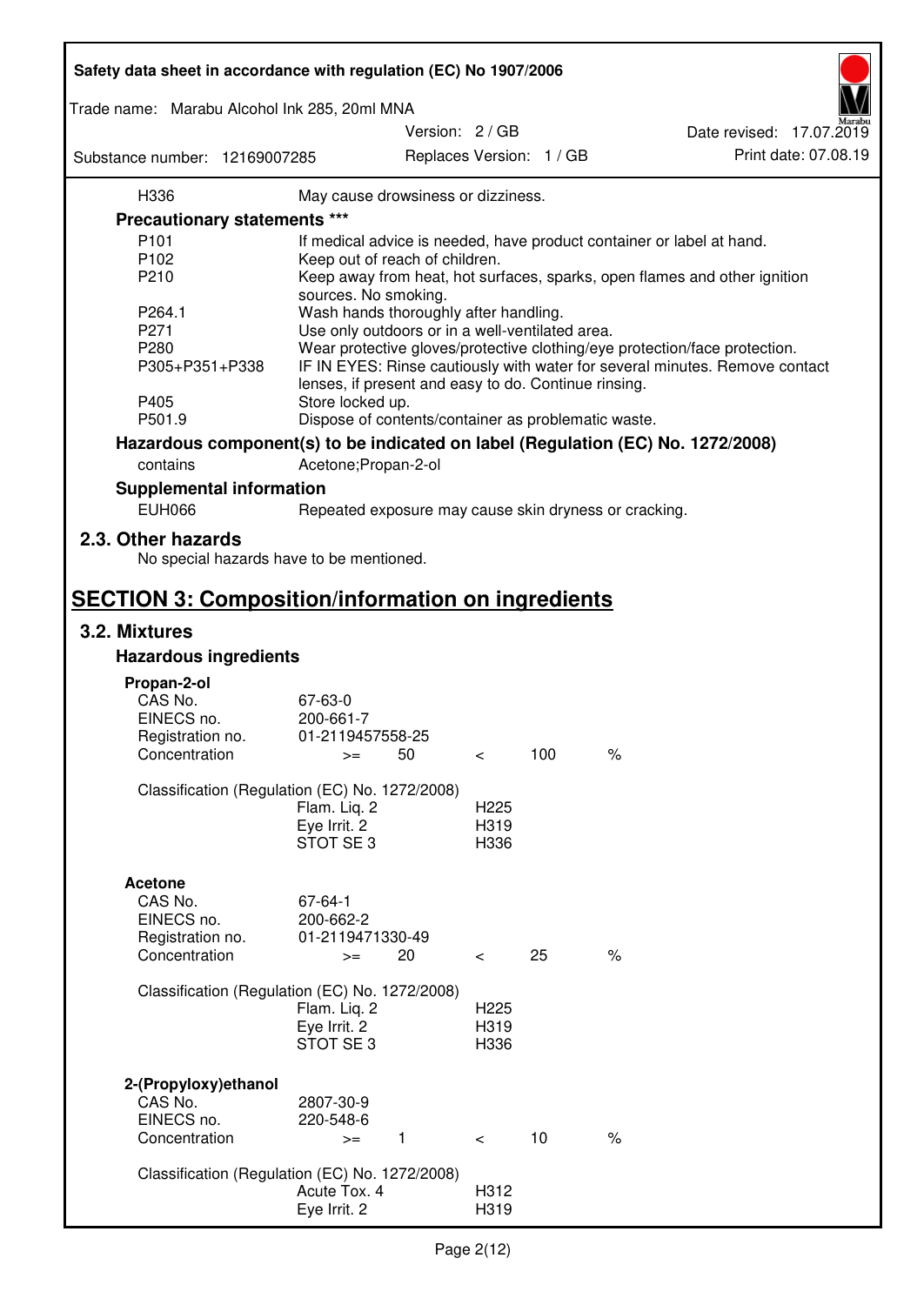Trade name: Marabu Alcohol Ink 285, 20ml MNA



Substance number: 12169007285

Replaces Version: 1 / GB Print date: 07.08.19

# **SECTION 4: First aid measures**

## **4.1. Description of first aid measures**

## **General information**

In all cases of doubt, or when symptoms persist, seek medical attention. Never give anything by mouth to an unconscious person. If unconscious place in recovery position and seek medical advice.

## **After inhalation**

Remove to fresh air, keep patient warm and at rest. If breathing is irregular or stopped, administer artificial respiration.

#### **After skin contact**

Remove contaminated clothing. Wash skin thoroughly with soap and water or use recognised skin cleanser. Do NOT use solvents or thinners.

#### **After eye contact**

Remove contact lenses, irrigate copiously with clean, fresh water, holding the eyelids apart for at least 10 minutes and seek immediate medical advice.

#### **After ingestion**

If accidentally swallowed rinse the mouth with plenty of water (only if the person is conscious) and obtain immediate medical attention. Keep at rest. Do NOT induce vomiting.

#### **4.2. Most important symptoms and effects, both acute and delayed**  Until now no symptoms known so far.

## **4.3. Indication of any immediate medical attention and special treatment needed**

## **Hints for the physician / treatment**

Treat symptomatically

## **SECTION 5: Firefighting measures**

## **5.1. Extinguishing media**

## **Suitable extinguishing media**

Recommended: alcohol resistant foam, CO2, powders, water spray/mist, Not be used for safety reasons: water jet

## **5.2. Special hazards arising from the substance or mixture**

In the event of fire the following can be released: Carbon monoxide (CO); Carbon dioxide (CO2); dense black smoke

## **5.3. Advice for firefighters**

## **Special protective equipment for fire-fighting**

Cool closed containers exposed to fire with water. Do not allow run-off from fire fighting to enter drains or water courses.

## **SECTION 6: Accidental release measures**

## **6.1. Personal precautions, protective equipment and emergency procedures**

Exclude sources of ignition and ventilate the area. Avoid breathing vapours. Refer to protective measures listed in Sections 7 and 8.

## **6.2. Environmental precautions**

Do not allow to enter drains or waterways. If the product contaminates lakes, rivers or sewage, inform appropriate authorities in accordance with local regulations.

## **6.3. Methods and material for containment and cleaning up**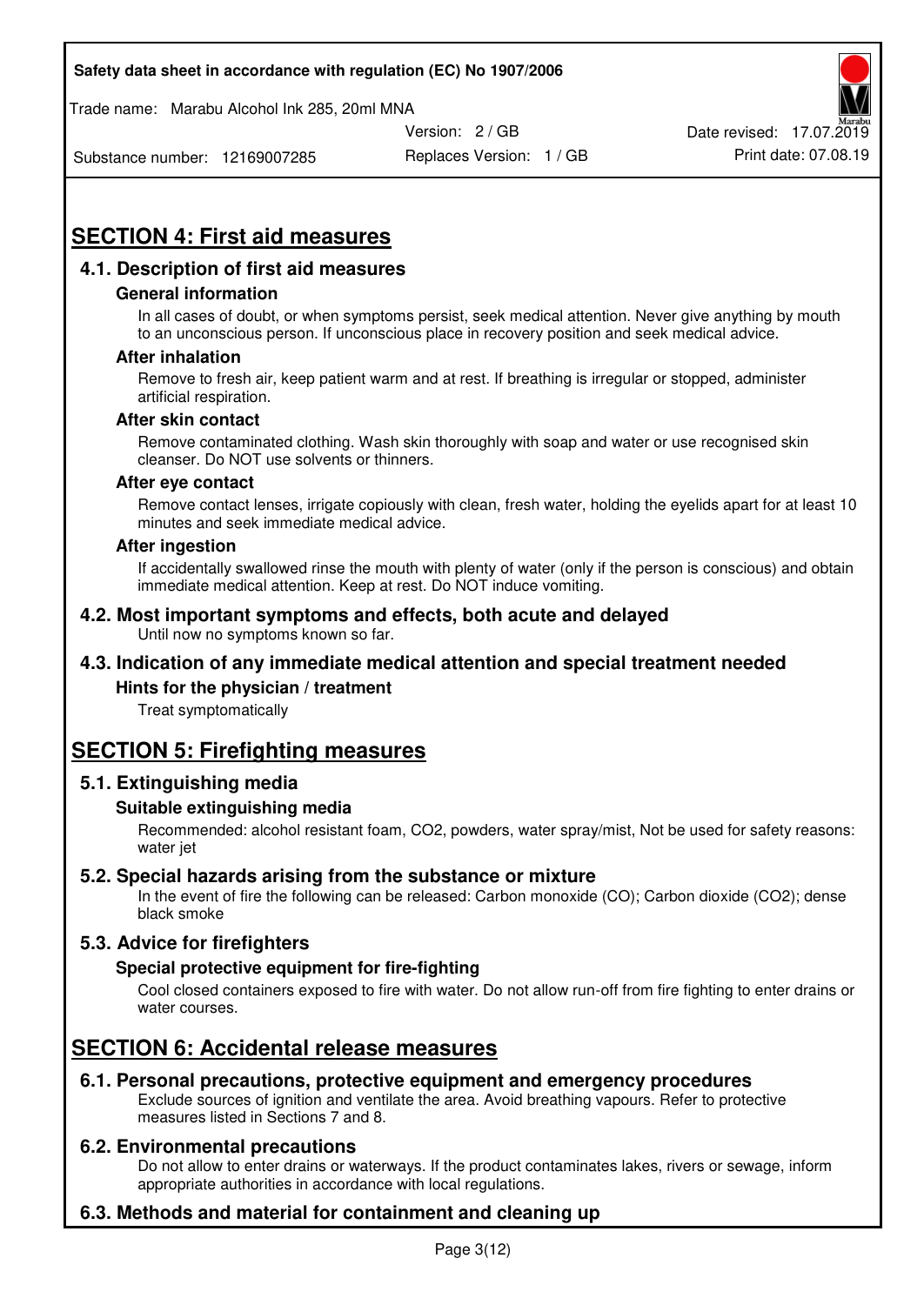Trade name: Marabu Alcohol Ink 285, 20ml MNA

Version: 2 / GB

Replaces Version: 1 / GB Print date: 07.08.19 Date revised: 17.07.2019

Substance number: 12169007285

Contain and collect spillage with non-combustible absorbent materials, e.g. sand, earth, vermiculite, diatomaceous earth and place in container for disposal according to local regulations (see section 13). Clean preferably with a detergent - avoid use of solvents.

## **6.4. Reference to other sections**

Information regarding Safe handling, see Section 7. Information regarding personal protective measures, see Section 8. Information regarding waste disposal, see Section 13.

# **SECTION 7: Handling and storage**

## **7.1. Precautions for safe handling**

## **Advice on safe handling**

Prevent the creation of flammable or explosive concentrations of vapour in air and avoid vapour concentration higher than the occupational exposure limits. In addition, the product should only be used in areas from which all naked lights and other sources of ignition have been excluded. Electrical equipment should be protected to the appropriate standard. Mixture may charge electrostatically: always use earthing leads when transferring from one container to another. Operators should wear anti-static footwear and clothing and floors should be of the conducting type. Isolate from sources of heat, sparks and open flame. No sparking tools should be used. Avoid skin and eye contact. Avoid the inhalation of particulates and spray mist arising from the application of this mixture. Smoking, eating and drinking shall be prohibited in application area. For personal protection see Section 8. Never use pressure to empty: container is not a pressure vessel. Always keep in containers of same material as the original one. Comply with the health and safety at work laws. Do not allow to enter drains or water courses.

## **Advice on protection against fire and explosion**

Vapours are heavier than air and may spread along floors. Vapours may form explosive mixtures with air.

## **Classification of fires / temperature class / Ignition group / Dust explosion class**

Classification of fires B (Combustible liquid substances)<br>Temperature class T2 Temperature class

## **7.2. Conditions for safe storage, including any incompatibilities**

## **Requirements for storage rooms and vessels**

Electrical installations/working materials must comply with the local applied technological safety standards. Storage rooms in which filling operations take place must have a conducting floor. Store in accordance with national regulation

## **Hints on storage assembly**

Store away from oxidising agents, from strongly alkaline and strongly acid materials.

## **Further information on storage conditions**

Observe label precautions. Store between 15 and 30 °C in a dry, well ventilated place away from sources of heat and direct sunlight. Keep container tightly closed. Keep away from sources of ignition. No smoking. Prevent unauthorised access. Containers which are opened must be carefully resealed and kept upright to prevent leakage.

## **7.3. Specific end use(s)**

Paint

# **SECTION 8: Exposure controls/personal protection**

## **8.1. Control parameters**

## **Exposure limit values**

**Acetone** 

| -------- |             |                   |     |        |
|----------|-------------|-------------------|-----|--------|
| List     | <b>EH40</b> |                   |     |        |
| Type     | WEL         |                   |     |        |
| Value    | 1210        | mg/m <sup>3</sup> | 500 | ppm(V) |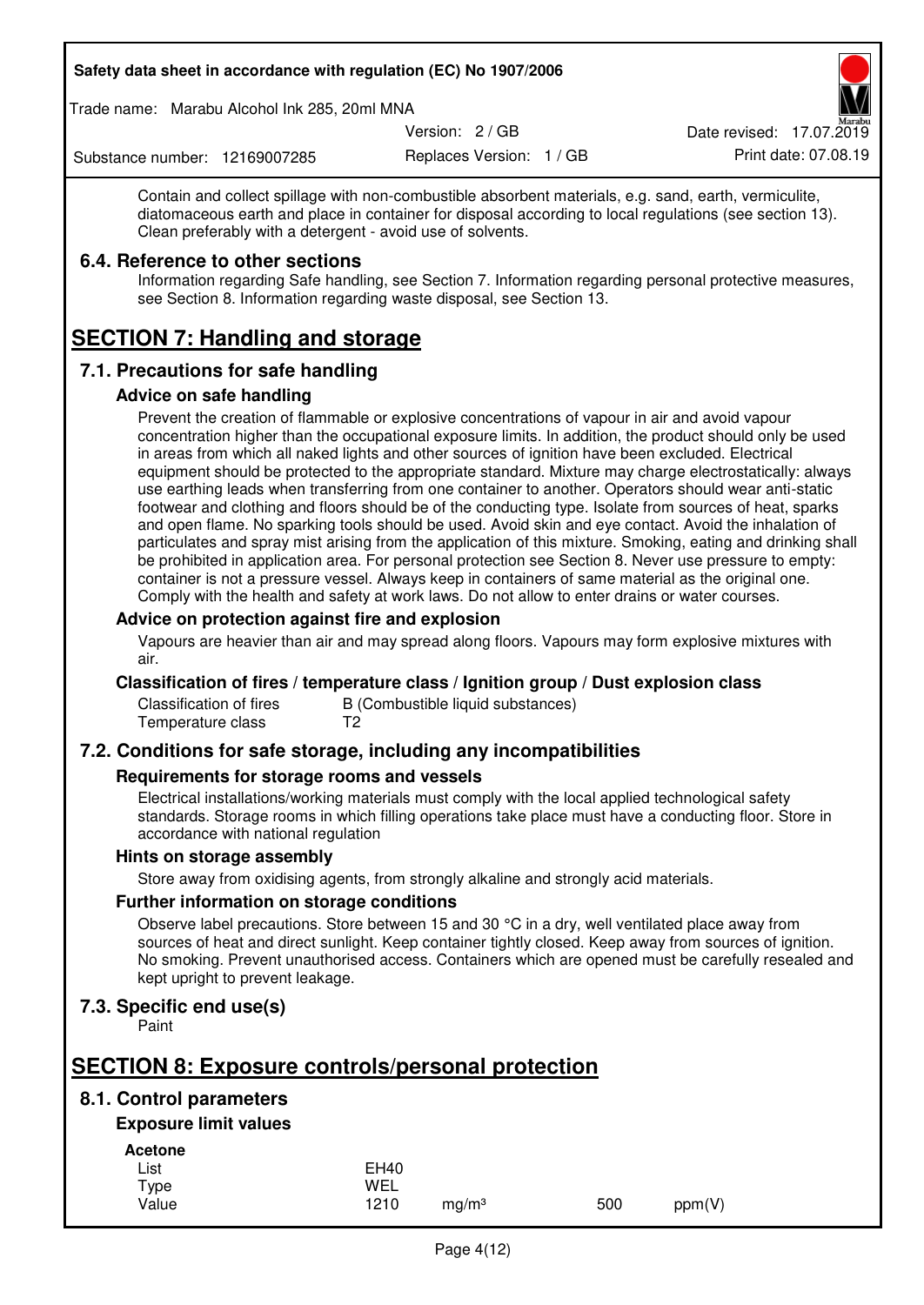| Safety data sheet in accordance with regulation (EC) No 1907/2006 |                         |                                        |      |                   |                          |
|-------------------------------------------------------------------|-------------------------|----------------------------------------|------|-------------------|--------------------------|
| Trade name: Marabu Alcohol Ink 285, 20ml MNA                      |                         |                                        |      |                   |                          |
|                                                                   |                         | Version: 2/GB                          |      |                   | Date revised: 17.07.2019 |
| Substance number: 12169007285                                     |                         | Replaces Version: 1 / GB               |      |                   | Print date: 07.08.19     |
| Short term exposure limit<br><b>Status: 2011</b>                  | 3620                    | mg/m <sup>3</sup>                      | 1500 | ppm(V)            |                          |
| Propan-2-ol                                                       |                         |                                        |      |                   |                          |
| List                                                              | EH40                    |                                        |      |                   |                          |
| <b>Type</b><br>Value                                              | <b>WEL</b><br>999       |                                        | 400  |                   |                          |
| Short term exposure limit<br><b>Status: 2011</b>                  | 1250                    | mg/m <sup>3</sup><br>mg/m <sup>3</sup> | 500  | ppm(V)<br>ppm(V)  |                          |
| <b>Derived No/Minimal Effect Levels (DNEL/DMEL)</b>               |                         |                                        |      |                   |                          |
| <b>Acetone</b>                                                    |                         |                                        |      |                   |                          |
| Type of value<br>Reference group<br>Duration of exposure          | Worker<br>Long term     | Derived No Effect Level (DNEL)         |      |                   |                          |
| Route of exposure                                                 | dermal                  |                                        |      |                   |                          |
| Concentration                                                     |                         | 186                                    |      | mg/kg/d           |                          |
| Type of value<br>Reference group                                  | Worker                  | Derived No Effect Level (DNEL)         |      |                   |                          |
| Duration of exposure                                              | Short term              |                                        |      |                   |                          |
| Route of exposure<br>Concentration                                | inhalative              | 2420                                   |      | mg/m <sup>3</sup> |                          |
| Type of value                                                     |                         | Derived No Effect Level (DNEL)         |      |                   |                          |
| Reference group                                                   | Worker                  |                                        |      |                   |                          |
| Duration of exposure                                              | Long term               |                                        |      |                   |                          |
| Route of exposure<br>Concentration                                | inhalative              | 1210                                   |      | mg/m <sup>3</sup> |                          |
|                                                                   |                         |                                        |      |                   |                          |
| Type of value                                                     |                         | Derived No Effect Level (DNEL)         |      |                   |                          |
| Reference group                                                   | Consumer                |                                        |      |                   |                          |
| Duration of exposure<br>Route of exposure                         | Long term<br>oral       |                                        |      |                   |                          |
| Concentration                                                     |                         | 62                                     |      | mg/kg/d           |                          |
| Type of value                                                     |                         | Derived No Effect Level (DNEL)         |      |                   |                          |
| Reference group                                                   | Consumer                |                                        |      |                   |                          |
| Duration of exposure                                              | Long term               |                                        |      |                   |                          |
| Concentration                                                     |                         | 62                                     |      | mg/kg/d           |                          |
| Type of value                                                     |                         | Derived No Effect Level (DNEL)         |      |                   |                          |
| Reference group                                                   | Consumer                |                                        |      |                   |                          |
| Duration of exposure                                              | Long term               |                                        |      |                   |                          |
| Route of exposure                                                 | inhalative              |                                        |      |                   |                          |
| Concentration                                                     |                         | 200                                    |      | mg/m <sup>3</sup> |                          |
| Propan-2-ol                                                       |                         |                                        |      |                   |                          |
| Type of value                                                     |                         | Derived No Effect Level (DNEL)         |      |                   |                          |
| Reference group                                                   | Worker                  |                                        |      |                   |                          |
| Duration of exposure<br>Route of exposure                         | Long term<br>inhalative |                                        |      |                   |                          |
| Mode of action                                                    |                         | Systemic effects                       |      |                   |                          |
| Concentration                                                     |                         | 500                                    |      | mg/m <sup>3</sup> |                          |
|                                                                   |                         |                                        |      |                   |                          |
| Type of value<br>Reference group                                  | Worker                  | Derived No Effect Level (DNEL)         |      |                   |                          |
| Duration of exposure                                              | Long term               |                                        |      |                   |                          |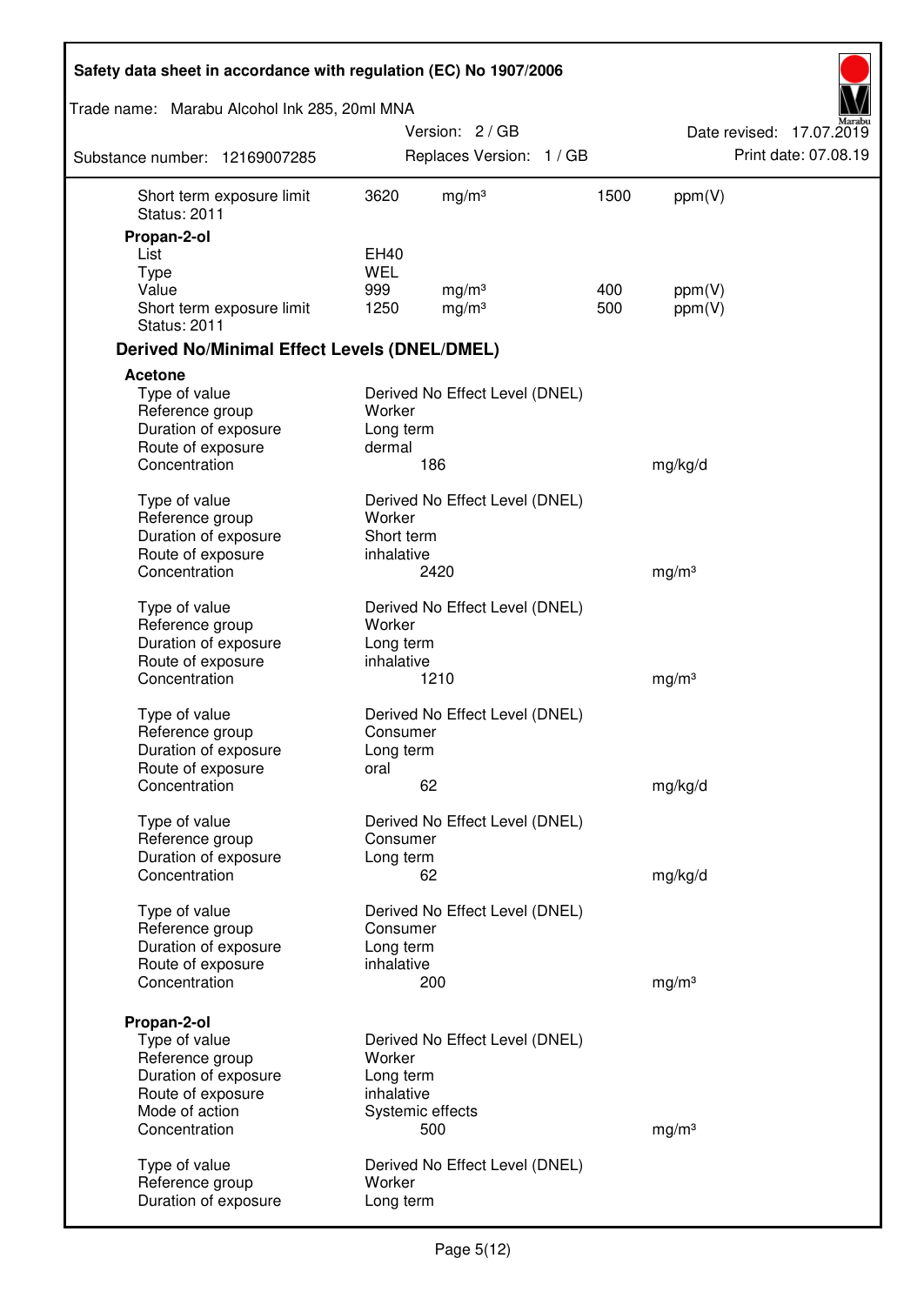Trade name: Marabu Alcohol Ink 285, 20ml MNA

Substance number: 12169007285

Version: 2 / GB Replaces Version: 1 / GB Print date: 07.08.19

Date revised: 17.07.2019

| Route of exposure                               | dermal                         |                   |
|-------------------------------------------------|--------------------------------|-------------------|
| Mode of action                                  | Systemic effects               |                   |
| Concentration                                   | 888                            | mg/kg/d           |
|                                                 |                                |                   |
| Type of value                                   | Derived No Effect Level (DNEL) |                   |
| Reference group                                 |                                |                   |
|                                                 | General Population             |                   |
| Duration of exposure                            | Long term                      |                   |
| Route of exposure                               | inhalative                     |                   |
| Mode of action                                  | Systemic effects               |                   |
| Concentration                                   | 89                             | mg/m <sup>3</sup> |
|                                                 |                                |                   |
| Type of value                                   | Derived No Effect Level (DNEL) |                   |
| Reference group                                 | General Population             |                   |
| Duration of exposure                            | Long term                      |                   |
| Route of exposure                               | dermal                         |                   |
| Mode of action                                  | Systemic effects               |                   |
| Concentration                                   | 319                            | mg/kg/d           |
|                                                 |                                |                   |
| Type of value                                   | Derived No Effect Level (DNEL) |                   |
| Reference group                                 | <b>General Population</b>      |                   |
| Duration of exposure                            | Long term                      |                   |
| Route of exposure                               | oral                           |                   |
| Mode of action                                  | Systemic effects               |                   |
| Concentration                                   | 26                             | mg/kg/d           |
|                                                 |                                |                   |
| <b>Predicted No Effect Concentration (PNEC)</b> |                                |                   |
| <b>Acetone</b>                                  |                                |                   |
| Type of value                                   | <b>PNEC</b>                    |                   |
| <b>Type</b>                                     | Freshwater                     |                   |
| Concentration                                   | 10,6                           | mg/l              |
|                                                 |                                |                   |
| Type of value                                   | <b>PNEC</b>                    |                   |
| <b>Type</b>                                     | Saltwater                      |                   |
| Concentration                                   | 1,06                           | mg/l              |
|                                                 | <b>PNEC</b>                    |                   |
| Type of value                                   |                                |                   |
| Type                                            | Water (intermittent release)   |                   |
| Concentration                                   | 21                             | mg/l              |
| Type of value                                   | <b>PNEC</b>                    |                   |
| Type                                            | Freshwater sediment            |                   |
| Concentration                                   |                                |                   |
|                                                 | 30,4                           | mg/kg             |
| Type of value                                   | <b>PNEC</b>                    |                   |
| Type                                            | Marine sediment                |                   |
| Concentration                                   | 3,04                           | mg/kg             |
|                                                 |                                |                   |
| Type of value                                   | <b>PNEC</b>                    |                   |
| Type                                            | Soil                           |                   |
| Concentration                                   | 29,5                           | mg/kg             |
|                                                 |                                |                   |
| Type of value                                   | <b>PNEC</b>                    |                   |
| <b>Type</b>                                     | Sewage treatment plant (STP)   |                   |
| Concentration                                   | 100                            | mg/l              |
|                                                 |                                |                   |
| Propan-2-ol                                     |                                |                   |
| Type of value                                   | <b>PNEC</b>                    |                   |
|                                                 |                                |                   |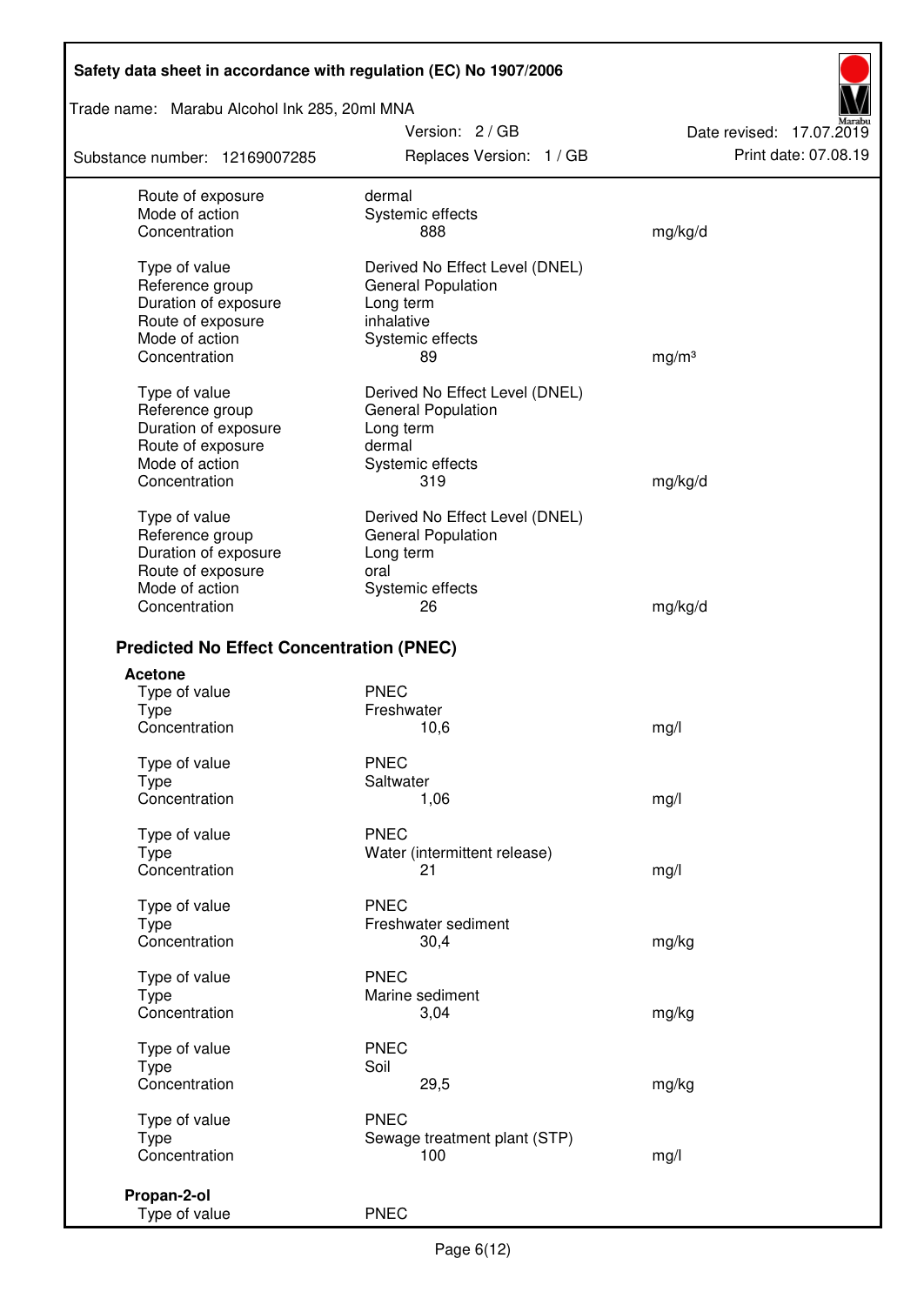#### Trade name: Marabu Alcohol Ink 285, 20ml MNA

Subst

| tance number: 12169007285              | Replaces Version: 1 / GB                            | Print date: 07.08.19 |
|----------------------------------------|-----------------------------------------------------|----------------------|
| Type<br>Concentration                  | Freshwater<br>140,9                                 | mg/l                 |
| Type of value<br>Type<br>Concentration | <b>PNEC</b><br>Saltwater<br>140,9                   | mg/l                 |
| Type of value<br>Type<br>Concentration | <b>PNEC</b><br>Sewage treatment plant (STP)<br>2251 | mg/l                 |
| Type of value<br>Type<br>Concentration | <b>PNEC</b><br>Freshwater sediment<br>552           | mg/kg                |
| Type of value<br>Type<br>Concentration | <b>PNEC</b><br>Marine sediment<br>552               | mg/kg                |
| Type of value<br>Type<br>Concentration | <b>PNEC</b><br>Soil<br>28                           | mg/kg                |

Version: 2 / GB

Date revised: 17.07.2019

## **8.2. Exposure controls**

#### **Exposure controls**

Provide adequate ventilation. Where reasonably practicable this should be achieved by the use of local exhaust ventilation and good general extraction. If these are not sufficient to maintain concentrations of particulates and solvent vapour below the OEL, suitable respiratory protection must be worn.

#### **Respiratory protection**

If workers are exposed to concentrations above the exposure limit they must use appropriate, certified respirators. Full mask, filter A

#### **Hand protection**

There is no one glove material or combination of materials that will give unlimited resistance to any individual or combination of chemicals.

For prolonged or repeated handling nitrile rubber gloves with textile undergloves are required.<br>Material thickness  $\geq 0.5$  mm

- Material thickness  $\begin{array}{ccc} 0.5 \\ -8.5 \end{array}$  Material thickness  $\begin{array}{ccc} 0.5 \\ -8.5 \end{array}$
- Breakthrough time < 30 min

The breakthrough time must be greater than the end use time of the product.

The instructions and information provided by the glove manufacturer on use, storage, maintenance and replacement must be followed.

Gloves should be replaced regularly and if there is any sign of damage to the glove material.

Always ensure that gloves are free from defects and that they are stored and used correctly.

The performance or effectiveness of the glove may be reduced by physical/ chemical damage and poor maintenance.

Barrier creams may help to protect the exposed areas of the skin, they should however not be applied once exposure has occurred.

## **Eye protection**

Use safety eyewear designed to protect against splash of liquids.

## **Body protection**

Cotton or cotton/synthetic overalls or coveralls are normally suitable.

## **SECTION 9: Physical and chemical properties**

**9.1. Information on basic physical and chemical properties**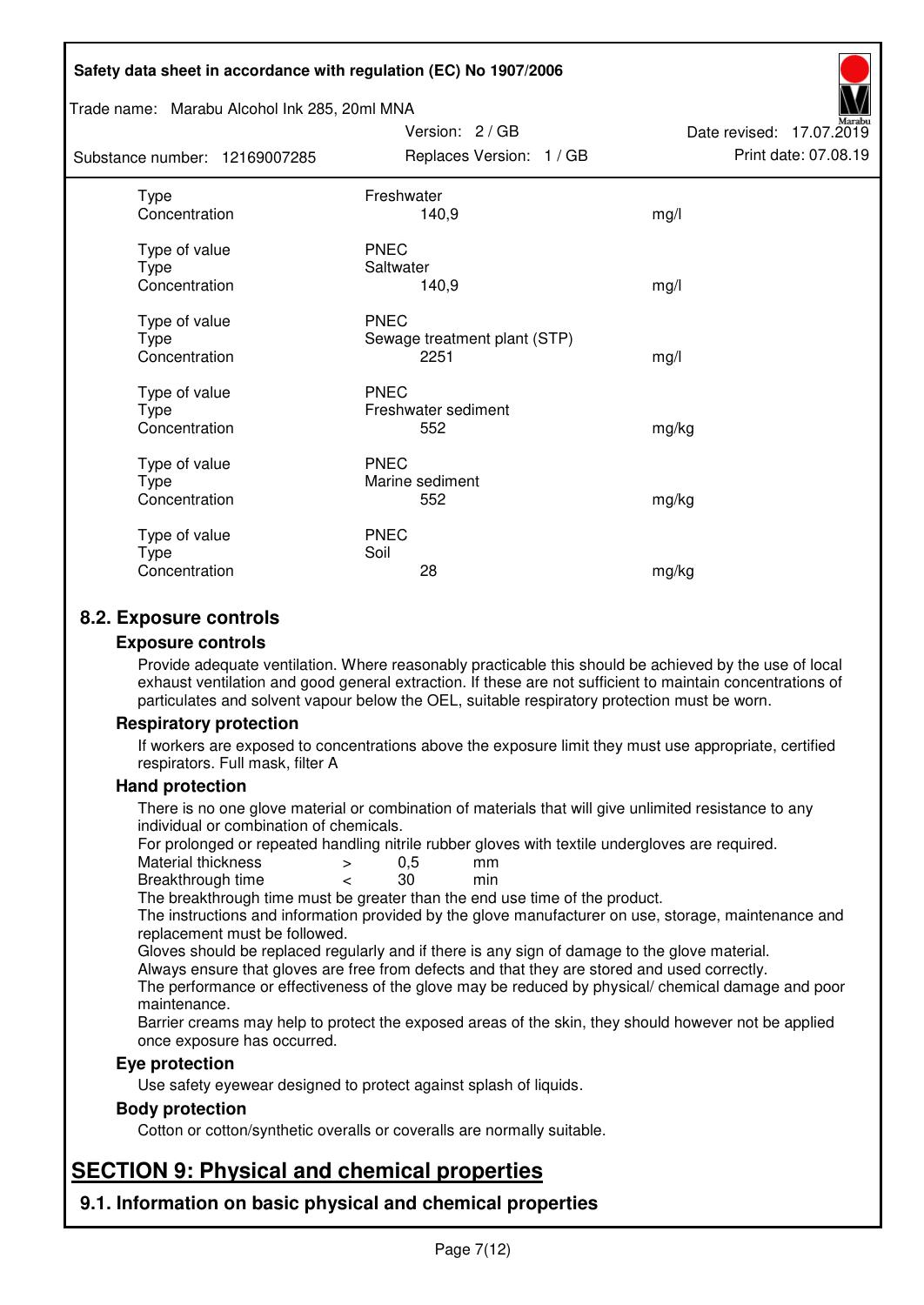| Trade name: Marabu Alcohol Ink 285, 20ml MNA<br>Substance number: 12169007285 | Version: 2 / GB<br>Replaces Version: 1 / GB |                 |     |             | Date revised: 17.07.2019 | Print date: 07.08.19 |
|-------------------------------------------------------------------------------|---------------------------------------------|-----------------|-----|-------------|--------------------------|----------------------|
| Form                                                                          | liquid                                      |                 |     |             |                          |                      |
| <b>Colour</b>                                                                 | coloured                                    |                 |     |             |                          |                      |
| <b>Odour</b>                                                                  | solvent-like                                |                 |     |             |                          |                      |
| <b>Odour threshold</b>                                                        |                                             |                 |     |             |                          |                      |
| Remarks                                                                       | No data available                           |                 |     |             |                          |                      |
| pH value                                                                      |                                             |                 |     |             |                          |                      |
| Remarks                                                                       | Not applicable                              |                 |     |             |                          |                      |
| <b>Melting point</b>                                                          |                                             |                 |     |             |                          |                      |
| Remarks                                                                       | not determined                              |                 |     |             |                          |                      |
| <b>Freezing point</b>                                                         |                                             |                 |     |             |                          |                      |
| Remarks                                                                       | not determined                              |                 |     |             |                          |                      |
| Initial boiling point and boiling range                                       |                                             |                 |     |             |                          |                      |
| Value                                                                         | 82<br>appr.                                 |                 |     | $^{\circ}C$ |                          |                      |
| <b>Flash point</b>                                                            |                                             |                 |     |             |                          |                      |
| Value                                                                         | 20                                          |                 |     | $^{\circ}C$ |                          |                      |
| Evaporation rate (ether $= 1$ ) :                                             |                                             |                 |     |             |                          |                      |
| Remarks                                                                       | not determined                              |                 |     |             |                          |                      |
| <b>Flammability (solid, gas)</b><br>Not applicable                            |                                             |                 |     |             |                          |                      |
| Upper/lower flammability or explosive limits                                  |                                             |                 |     |             |                          |                      |
| Lower explosion limit                                                         | $\overline{c}$<br>appr.                     |                 |     | $%$ (V)     |                          |                      |
| Upper explosion limit                                                         | 13<br>appr.                                 |                 |     | $%$ (V)     |                          |                      |
| Source                                                                        | Literature value                            |                 |     |             |                          |                      |
| Vapour pressure                                                               |                                             |                 |     |             |                          |                      |
| Value                                                                         | 45<br>appr.                                 |                 |     | hPa         |                          |                      |
| <b>Vapour density</b>                                                         |                                             |                 |     |             |                          |                      |
| Remarks                                                                       | not determined                              |                 |     |             |                          |                      |
| <b>Density</b>                                                                |                                             |                 |     |             |                          |                      |
| Remarks                                                                       | not determined                              |                 |     |             |                          |                      |
| Solubility in water                                                           |                                             |                 |     |             |                          |                      |
| Remarks                                                                       | partially miscible                          |                 |     |             |                          |                      |
| Partition coefficient: n-octanol/water                                        |                                             |                 |     |             |                          |                      |
| Remarks                                                                       | Not applicable                              |                 |     |             |                          |                      |
| Ignition temperature<br>Value                                                 |                                             |                 |     | $^{\circ}C$ |                          |                      |
| Source                                                                        | 425<br>appr.<br>Literature value            |                 |     |             |                          |                      |
| <b>Viscosity</b>                                                              |                                             |                 |     |             |                          |                      |
| Value                                                                         | 150                                         | to              | 250 | mPa.s       |                          |                      |
| <b>Efflux time</b>                                                            |                                             |                 |     |             |                          |                      |
| Value                                                                         | 12<br>$\,<\,$                               |                 |     | s           |                          |                      |
| Temperature                                                                   | 20                                          | $\rm ^{\circ}C$ |     |             |                          |                      |
| Method                                                                        | DIN 53211 4 mm                              |                 |     |             |                          |                      |
| <b>Explosive properties</b>                                                   |                                             |                 |     |             |                          |                      |
| evaluation                                                                    | no                                          |                 |     |             |                          |                      |
| <b>Oxidising properties</b>                                                   |                                             |                 |     |             |                          |                      |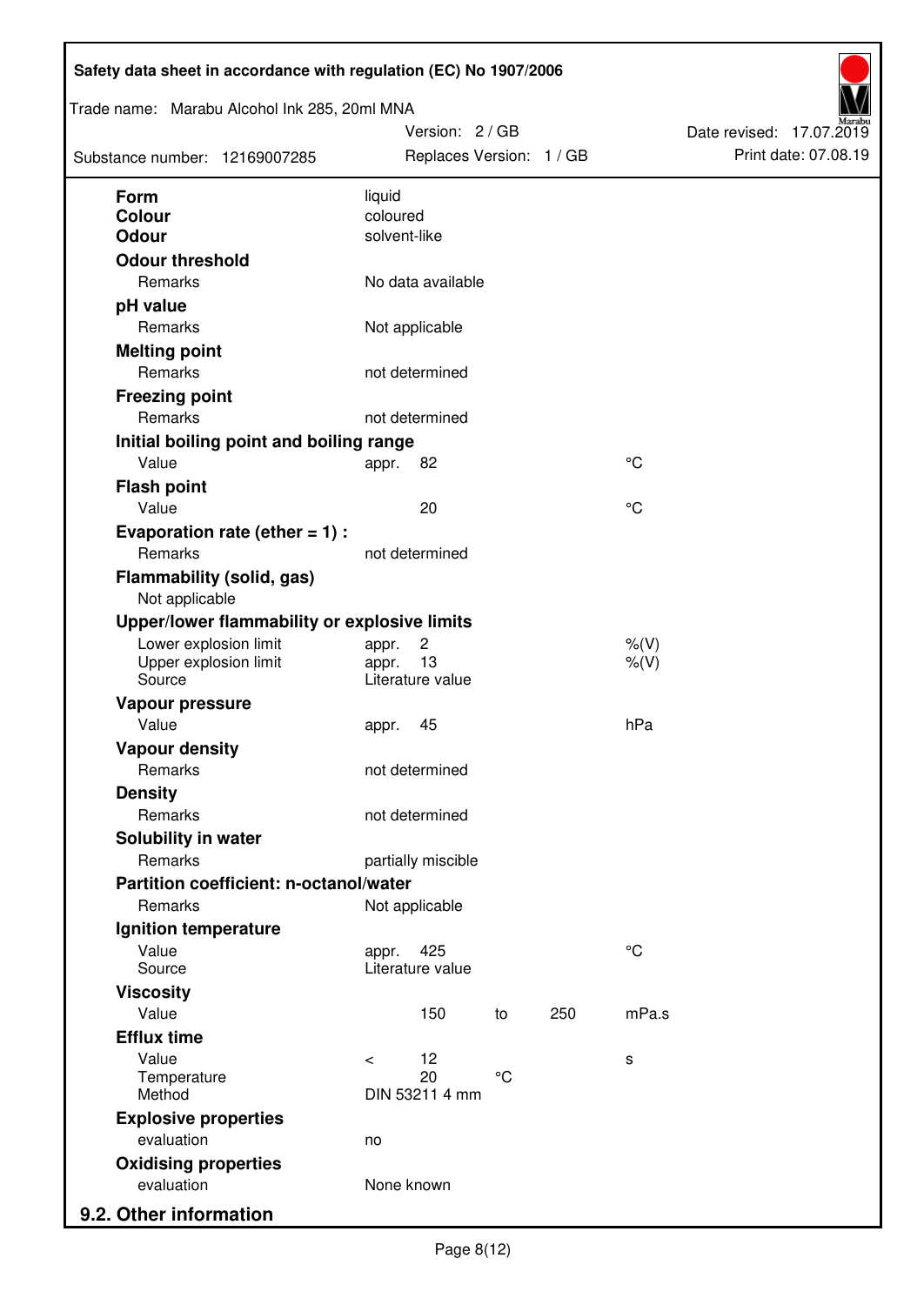| Safety data sheet in accordance with regulation (EC) No 1907/2006                                                                                                     |          |                                                                   |                                                                   |                          |
|-----------------------------------------------------------------------------------------------------------------------------------------------------------------------|----------|-------------------------------------------------------------------|-------------------------------------------------------------------|--------------------------|
| Trade name: Marabu Alcohol Ink 285, 20ml MNA                                                                                                                          |          |                                                                   |                                                                   |                          |
|                                                                                                                                                                       |          | Version: 2 / GB                                                   |                                                                   | Date revised: 17.07.2019 |
| Substance number: 12169007285                                                                                                                                         |          | Replaces Version: 1 / GB                                          |                                                                   | Print date: 07.08.19     |
| <b>Other information</b><br>The physical specifications are approximate values and refer to the used safety relevant component(s).                                    |          |                                                                   |                                                                   |                          |
| <b>SECTION 10: Stability and reactivity</b>                                                                                                                           |          |                                                                   |                                                                   |                          |
| 10.1. Reactivity<br>No hazardous reactions when stored and handled according to prescribed instructions.                                                              |          |                                                                   |                                                                   |                          |
| 10.2. Chemical stability<br>Stable under recommended storage and handling conditions (see section 7).                                                                 |          |                                                                   |                                                                   |                          |
| 10.3. Possibility of hazardous reactions<br>Keep away from oxidising agents, strongly alkaline and strongly acid materials in order to avoid<br>exothermic reactions. |          |                                                                   |                                                                   |                          |
| 10.4. Conditions to avoid<br>When exposed to high temperatures may produce hazardous decomposition products.                                                          |          |                                                                   |                                                                   |                          |
| 10.5. Incompatible materials<br>No hazardous reactions when stored and handled according to prescribed instructions.                                                  |          |                                                                   |                                                                   |                          |
| 10.6. Hazardous decomposition products<br>See chapter 5.2 (Firefighting measures - Special hazards arising from the substance or mixture).                            |          |                                                                   |                                                                   |                          |
| <b>SECTION 11: Toxicological information</b>                                                                                                                          |          |                                                                   |                                                                   |                          |
| 11.1. Information on toxicological effects                                                                                                                            |          |                                                                   |                                                                   |                          |
| <b>Acute oral toxicity</b>                                                                                                                                            |          |                                                                   |                                                                   |                          |
| Remarks                                                                                                                                                               |          |                                                                   | Based on available data, the classification criteria are not met. |                          |
| <b>Acute oral toxicity (Components)</b>                                                                                                                               |          |                                                                   |                                                                   |                          |
| <b>Acetone</b>                                                                                                                                                        |          |                                                                   |                                                                   |                          |
| Species                                                                                                                                                               | rat      |                                                                   |                                                                   |                          |
| <b>LD50</b><br><b>Acute dermal toxicity (Components)</b>                                                                                                              |          | 5800                                                              | mg/kg                                                             |                          |
|                                                                                                                                                                       |          |                                                                   |                                                                   |                          |
| <b>Acetone</b><br>Species<br>LD50                                                                                                                                     | rabbit   | 20000                                                             | mg/kg                                                             |                          |
| <b>Acute inhalational toxicity</b>                                                                                                                                    |          |                                                                   |                                                                   |                          |
| Remarks                                                                                                                                                               |          |                                                                   | Based on available data, the classification criteria are not met. |                          |
| <b>Skin corrosion/irritation</b>                                                                                                                                      |          |                                                                   |                                                                   |                          |
| Remarks                                                                                                                                                               |          |                                                                   | Based on available data, the classification criteria are not met. |                          |
| Serious eye damage/irritation                                                                                                                                         |          |                                                                   |                                                                   |                          |
| evaluation<br>Remarks                                                                                                                                                 | irritant | The classification criteria are met.                              |                                                                   |                          |
| <b>Sensitization</b>                                                                                                                                                  |          |                                                                   |                                                                   |                          |
| Remarks                                                                                                                                                               |          |                                                                   | Based on available data, the classification criteria are not met. |                          |
| <b>Mutagenicity</b>                                                                                                                                                   |          |                                                                   |                                                                   |                          |
| Remarks                                                                                                                                                               |          |                                                                   | Based on available data, the classification criteria are not met. |                          |
| <b>Reproductive toxicity</b>                                                                                                                                          |          |                                                                   |                                                                   |                          |
| Remarks                                                                                                                                                               |          | Based on available data, the classification criteria are not met. |                                                                   |                          |

 $\overline{a}$ 

Remarks Based on available data, the classification criteria are not met.

**Carcinogenicity** 

 $\Gamma$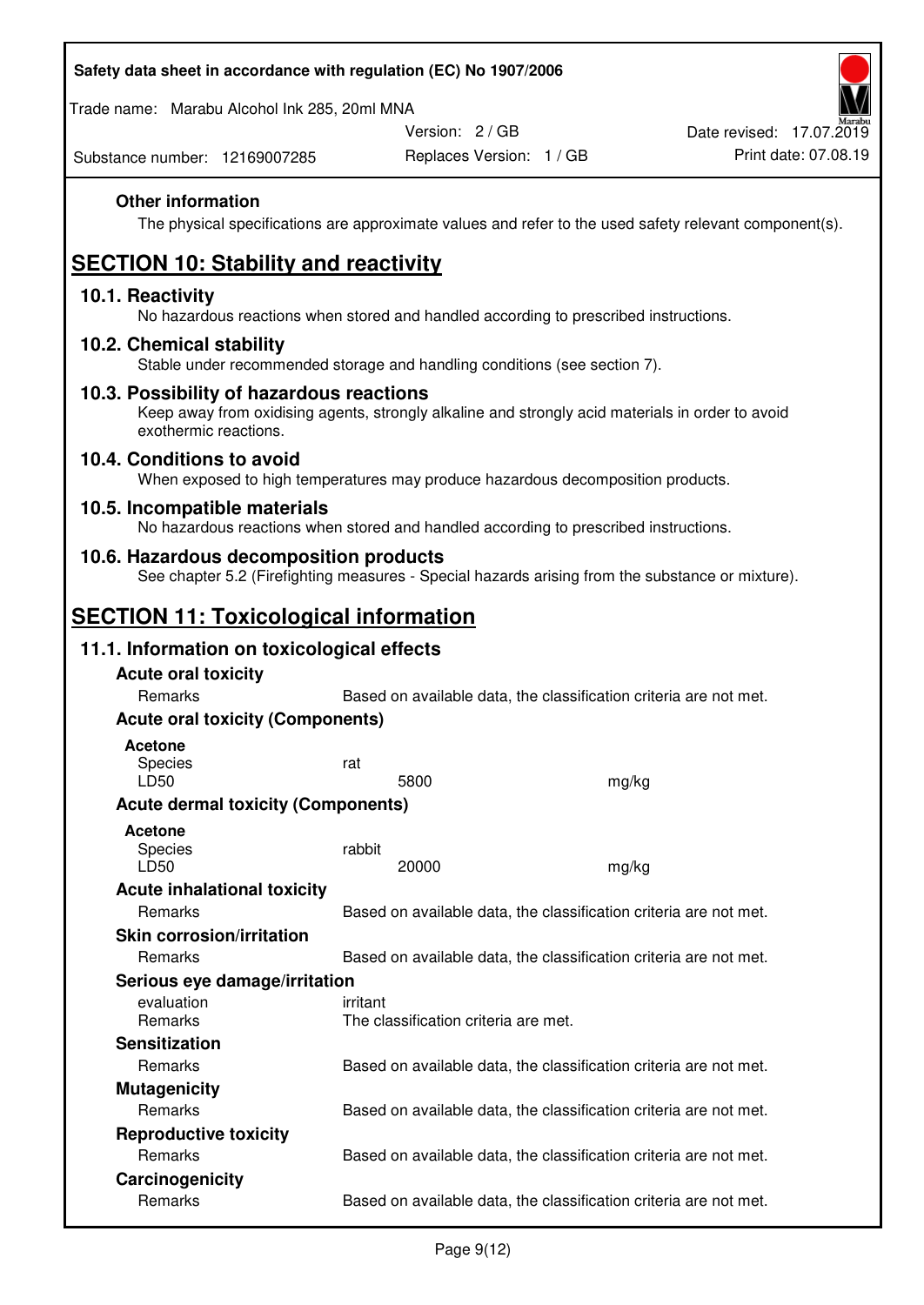Trade name: Marabu Alcohol Ink 285, 20ml MNA

Version: 2 / GB

Substance number: 12169007285

Replaces Version: 1 / GB Print date: 07.08.19 Date revised: 17.07.2019

## **Specific Target Organ Toxicity (STOT)**

| Single exposure<br><b>Remarks</b><br>evaluation | The classification criteria are met.<br>May cause drowsiness or dizziness. |
|-------------------------------------------------|----------------------------------------------------------------------------|
| <b>Repeated exposure</b><br><b>Remarks</b>      | Based on available data, the classification criteria are not met.          |

## **Aspiration hazard**

Based on available data, the classification criteria are not met.

#### **Experience in practice**

Exposure to component solvents vapours concentration in excess of the stated occupational exposure limit may result in adverse health effects such as mucous membrane and respiratory system irritation and adverse effects on kidney, liver and central nervous system. Symptoms and signs include headache, dizziness, fatigue, muscular weakness, drowsiness and in extreme cases, loss of consciousness. Solvents may cause some of the above effects by absorption through the skin. Repeated or prolonged contact with the mixture may cause removal of natural fat from the skin resulting in non-allergic contact dermatitis and absorption through the skin. The liquid splashed in the eyes may cause irritation and reversible damage. Ingestion may cause nausea, diarrhoea and vomiting. This takes into account, where known, delayed and immediate effects and also chronic effects of components from short-term and long-term exposure by oral, inhalation and dermal routes of exposure and eye contact.

## **Other information**

There are no data available on the mixture itself. The mixture has been assessed following the additivity method of the GHS/CLP Regulation (EC) No 1272/2008.

## **SECTION 12: Ecological information**

## **12.1. Toxicity**

## **General information**

There are no data available on the mixture itself.Do not allow to enter drains or water courses.The mixture has been assessed following the summation method of the CLP Regulation (EC) No 1272/2008 and is not classified as dangerous for the environment.

## **12.2. Persistence and degradability**

#### **General information**

No data available

## **12.3. Bioaccumulative potential**

## **General information**

There are no data available on the mixture itself.

#### **Partition coefficient: n-octanol/water**

Remarks Not applicable

## **12.4. Mobility in soil**

## **General information**

There are no data available on the mixture itself.

## **12.5. Results of PBT and vPvB assessment**

## **General information**

There are no data available on the mixture itself.

## **12.6. Other adverse effects**

## **General information**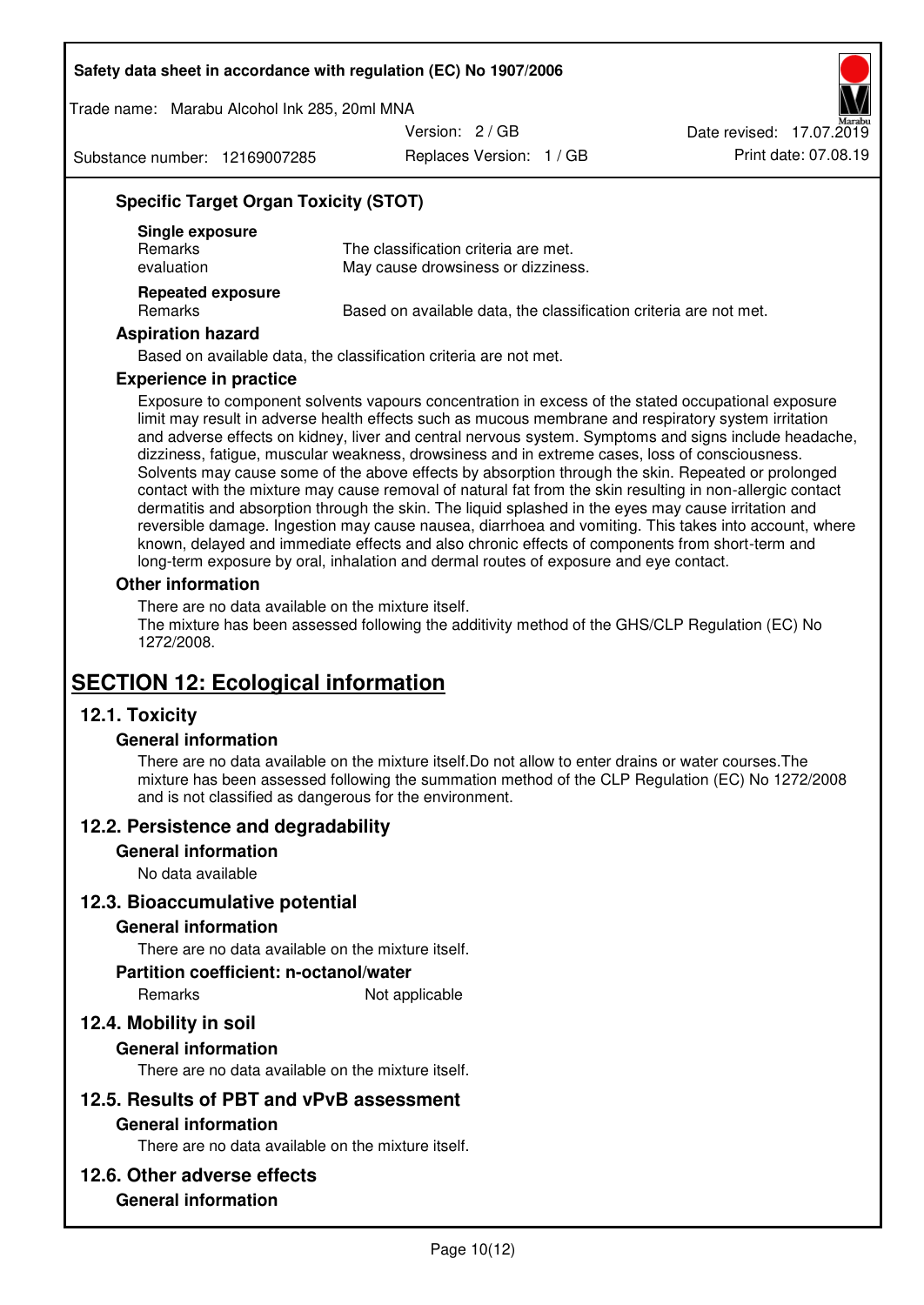Trade name: Marabu Alcohol Ink 285, 20ml MNA

Version: 2 / GB

Substance number: 12169007285

Replaces Version: 1 / GB Print date: 07.08.19 Date revised: 17.07.2019

There are no data available on the mixture itself.

# **SECTION 13: Disposal considerations**

## **13.1. Waste treatment methods**

## **Disposal recommendations for the product**

Do not allow to enter drains or water courses.

Wastes and emptied containers should be classified in accordance with relevant national regulation. The European Waste Catalogue classification of this product, when disposed of as waste is EWC waste code  $08\,03\,12^*$  waste ink containing dangerous substances If this product is mixed with other wastes, the original waste product code may no longer apply and the appropriate code should be assigned.

For further information contact your local waste authority.

## **Disposal recommendations for packaging**

Using information provided in this safety data sheet, advice should be obtained from the relevant waste authority on the classification of empty containers. Empty containers must be scrapped or reconditioned.

Not emptied containers are hazardous waste (waste code number 150110).

## **SECTION 14: Transport information**

## **Land transport ADR/RID**

| 14.1. UN number<br><b>UN 1263</b>                                                                                                                                                                                                            |                   |
|----------------------------------------------------------------------------------------------------------------------------------------------------------------------------------------------------------------------------------------------|-------------------|
| 14.2. UN proper shipping name                                                                                                                                                                                                                |                   |
| <b>PAINT</b>                                                                                                                                                                                                                                 |                   |
| 14.3. Transport hazard class(es)                                                                                                                                                                                                             |                   |
| Class                                                                                                                                                                                                                                        | ვ<br>ვ            |
| Label                                                                                                                                                                                                                                        |                   |
| 14.4. Packing group                                                                                                                                                                                                                          |                   |
| Packing group                                                                                                                                                                                                                                | Ш                 |
| Special provision                                                                                                                                                                                                                            | 640D              |
| <b>Limited Quantity</b>                                                                                                                                                                                                                      | 5 <sub>1</sub>    |
| Transport category                                                                                                                                                                                                                           | 3                 |
| 14.5. Environmental hazards                                                                                                                                                                                                                  |                   |
| Tunnel restriction code                                                                                                                                                                                                                      | D/E               |
| <b>Marine transport IMDG/GGVSee</b><br>14.1. UN number<br>UN 1263<br>14.2. UN proper shipping name<br><b>PAINT</b><br>14.3. Transport hazard class(es)<br>Class<br>14.4. Packing group<br>Packing group<br>14.5. Environmental hazards<br>no | 3<br>$\mathbf{I}$ |
| Air transport ICAO/IATA<br>14.1. UN number<br>UN 1263<br>14.2. UN proper shipping name<br><b>PAINT</b>                                                                                                                                       |                   |
| 14.3. Transport hazard class(es)<br>Class                                                                                                                                                                                                    | 3                 |